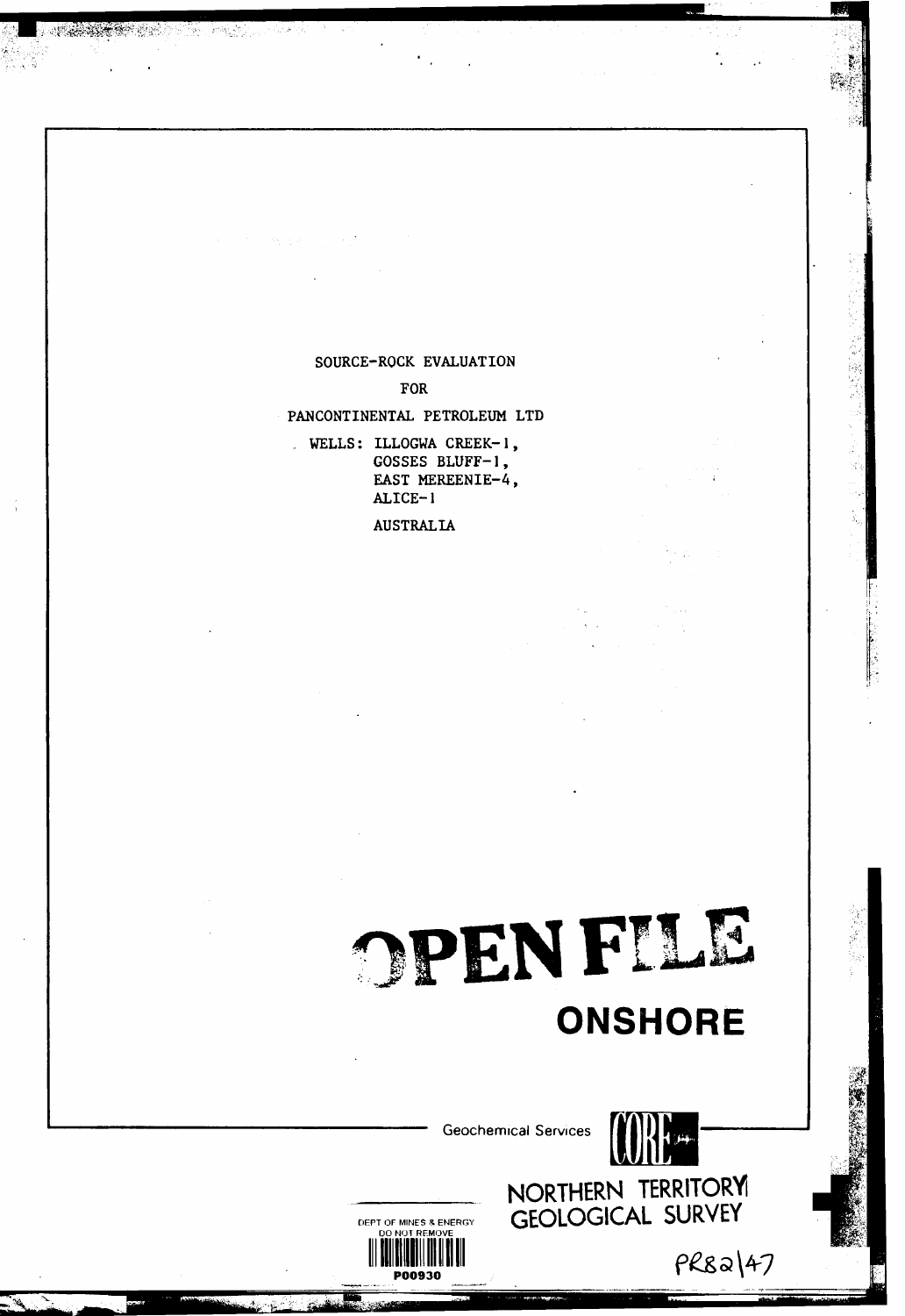á.

 $\frac{1}{C_{\rm{B}}}$ 

### Table<sup>1</sup>

c\_y""

-~ ~---~-I.

| Depth<br>(f <sub>t</sub> ) | Sample<br>Type | Lithology                                                                                                                    | TOC.<br>(wt % ) |
|----------------------------|----------------|------------------------------------------------------------------------------------------------------------------------------|-----------------|
| $738.9 -$<br>739.0         | core           | Well: Illogwa Creek-1<br>Sltst: dk gy, n calc, sl dolc,<br>w ind                                                             | 0.32            |
| $4520 -$<br>4535           | core           | Well: Gosses Bluff-1<br>Sltst: m dk gy, n calc, sl mica,<br>carb, mod-w ind                                                  | 0.24            |
| 6459                       | core           | Well: East Mereenie-4<br>Sh: dk gy, n calc, mica, frm                                                                        | 0.08/0.09       |
| $3410 -$<br>3415           | core           | Well: Alice-1<br>Sltst: dk gy, n calc, occ sl<br>mica, w ind                                                                 | 0.23            |
| $3400 -$<br>3450           | ctgs           | 70% Ss: v 1t gy, f gn, sub ang-sub<br>rnd, fri, cmtd w/CaCO <sub>3</sub><br>30% Sltst: dk gy, n calc, occ sl<br>mica, w ind  | 0.11            |
| $3450 -$<br>3500           | ctgs           | 80% Ss: v 1t gy, f gn, sub ang-sub<br>rnd, frm, cmtd w/CaCO <sub>3</sub><br>20% Sh: m dk gy, n calc, occ sl<br>mica, sft-frm | 0.09            |
|                            |                |                                                                                                                              |                 |

Lithology and Total Organic Carbon (TOC)

 $-1-$ 

~~~.~~-~,~~~: ~ .c...",...'C",--

 $\ddot{\phantom{a}}$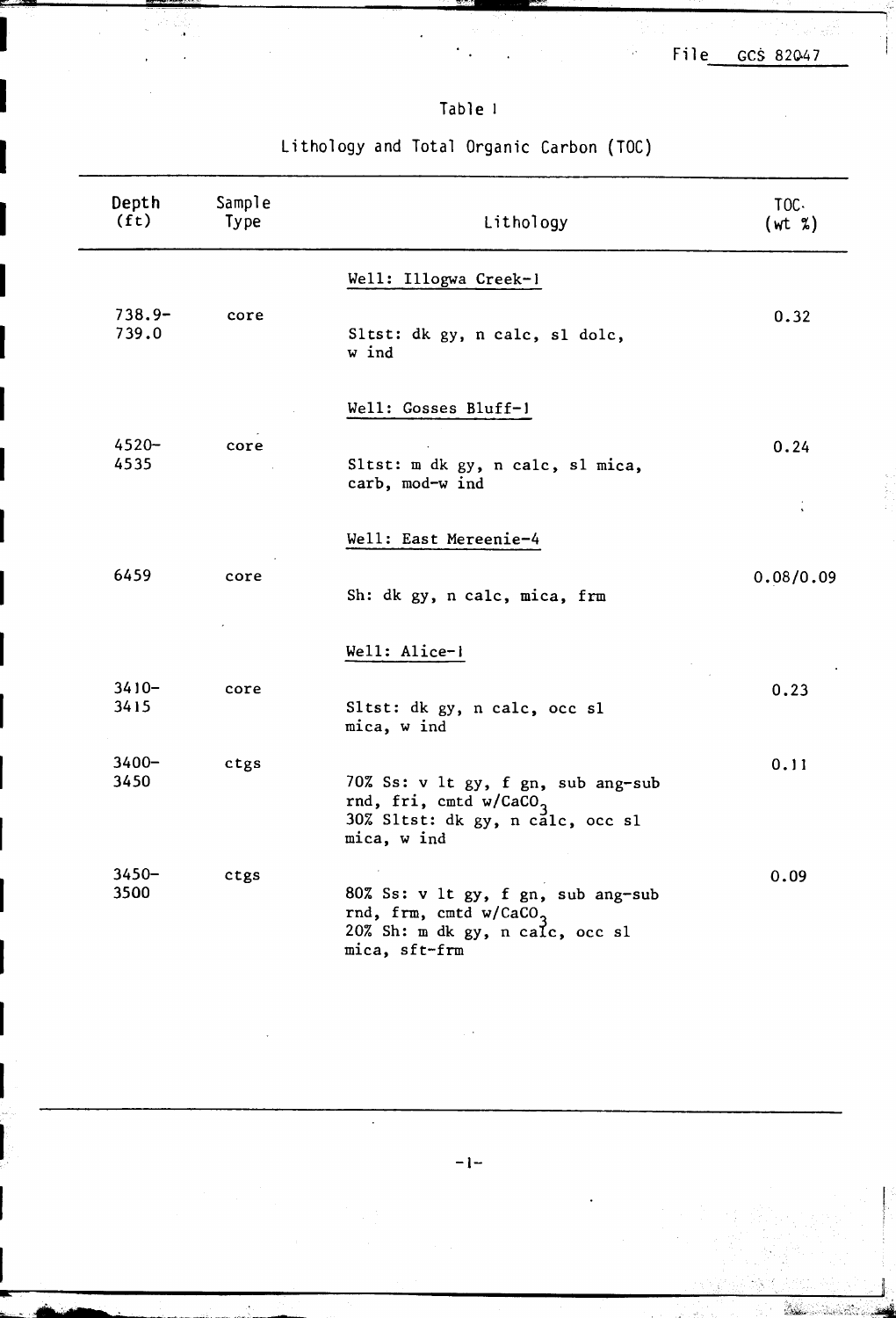$\hat{\mathbf{x}}$ 

۵.

فكسيبة

Sin S

### Table<sup>1</sup>

ý بمبد

ر<br>اه

### Lithology and Total Organic Carbon (TOC)

| Depth<br>(f <sub>t</sub> ) | Sample<br>Type | Lithology                                   | $\begin{pmatrix} 10C \\ wt & x \end{pmatrix}$ |
|----------------------------|----------------|---------------------------------------------|-----------------------------------------------|
| $3573 -$<br>3596           | $\c{ore}$      | Sh: dk gy, n calc, sl dolc, sl<br>mica, frm | 0.24                                          |
| 6132                       | core           | Dol: m dk-dk gy, mic xln, ahrl,<br>frm      | 0.10                                          |
|                            |                |                                             |                                               |
|                            |                | Ċs                                          |                                               |
|                            |                | $\mathbb{S}$                                |                                               |
|                            |                |                                             |                                               |
|                            |                |                                             |                                               |
|                            |                |                                             |                                               |
|                            |                |                                             |                                               |
|                            |                |                                             |                                               |
|                            |                |                                             |                                               |
|                            |                |                                             |                                               |
|                            |                | $-2-$                                       |                                               |
|                            |                |                                             |                                               |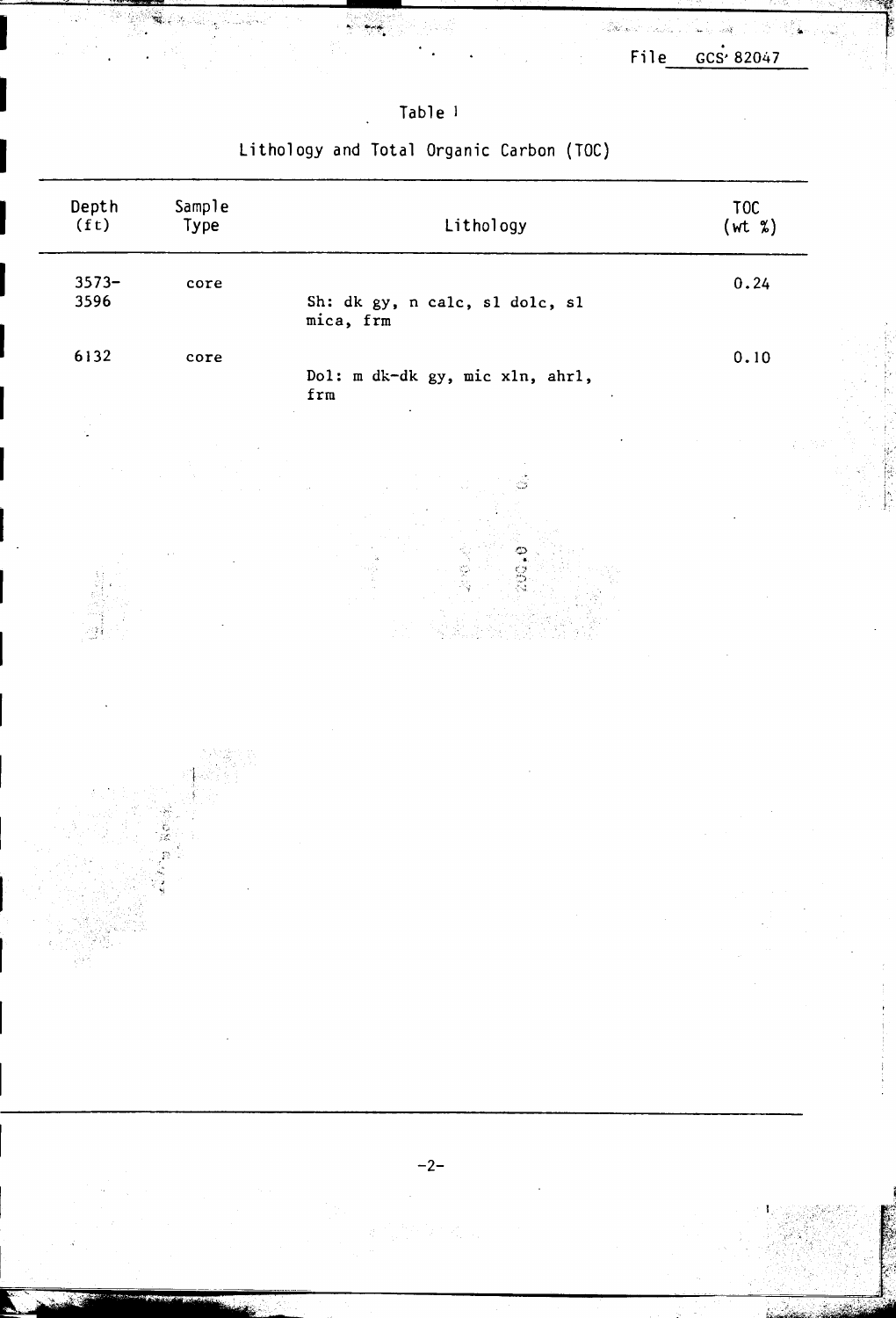|         | $\frac{m\gamma_2}{2m}$ |                                      |                       |                   |                      |                    |               |                  |               | म्बर                         | 35 | ∑e n |                                |               |               |
|---------|------------------------|--------------------------------------|-----------------------|-------------------|----------------------|--------------------|---------------|------------------|---------------|------------------------------|----|------|--------------------------------|---------------|---------------|
|         |                        |                                      |                       | $\mathbf{F}$      |                      |                    |               |                  | alia.         | Â<br>$\mathbf{v}_\mathrm{d}$ |    |      | anger<br>Ander                 |               |               |
|         |                        | $T$ max<br>$(°C)$                    |                       | $438*$            |                      | 433                |               | $483*$           | 420           |                              |    |      |                                |               |               |
|         |                        | Transformation<br>Ratio              |                       | $\mathbf{r}$      |                      | 0.35               |               | 0.12             | 0.19          |                              |    |      |                                |               |               |
|         |                        | Potential<br>and Gas                 |                       | 0.05              |                      | 0.31               |               | 0.17             | 0.36          |                              |    |      |                                |               |               |
|         |                        | 011<br>Shows                         |                       | ı                 |                      | 0.11               |               | 0.02             | 0.07          |                              |    |      | peak<br>$\overline{\text{S2}}$ |               |               |
|         |                        | Oxygen<br>Index                      |                       | 112.5             |                      | 166.7              |               | 200.0            | 200.0         |                              |    |      | 10w<br>$\mathfrak{c}$<br>due   |               | <b>R</b>      |
| Table 2 | ROCK-EVAL PYROLYSIS    | Hydrogen<br>Index                    |                       | 15.6              |                      | 83.3               |               | 32.6             | 120.8         |                              |    |      | Tmax unreliable                | $\frac{1}{1}$ |               |
|         |                        | $\Omega$                             | $\bullet$             | 0.36              |                      | 0.40               |               | 0.46             | 0.48          | $\bullet$                    |    |      | $\star$                        |               |               |
|         |                        | Mg/Gm Rock<br>S <sub>2</sub>         |                       | 0.05              |                      | 0.20               |               | 0.15             | 0.29          |                              |    |      |                                |               | į<br>一、 大家 人名 |
|         |                        | $\frac{1}{2}$                        |                       | 11                |                      | 0.11               |               | 0.02             | 0.07          |                              |    |      |                                |               |               |
|         |                        | (wt.2)<br>TOC                        |                       | 0.32              |                      | 0.24               |               | 0.23             | 0.24          |                              |    |      |                                |               |               |
|         |                        | (f <sub>t</sub> )<br>Sample<br>Depth | Well: Illogwa Creek-1 | $738.9-$<br>739.0 | Well: Gosses Bluff-1 | $4520 -$<br>$4535$ | Well: Alice-1 | $3410 -$<br>3415 | $3573 - 3596$ |                              |    |      |                                |               |               |

F11e GCS 82047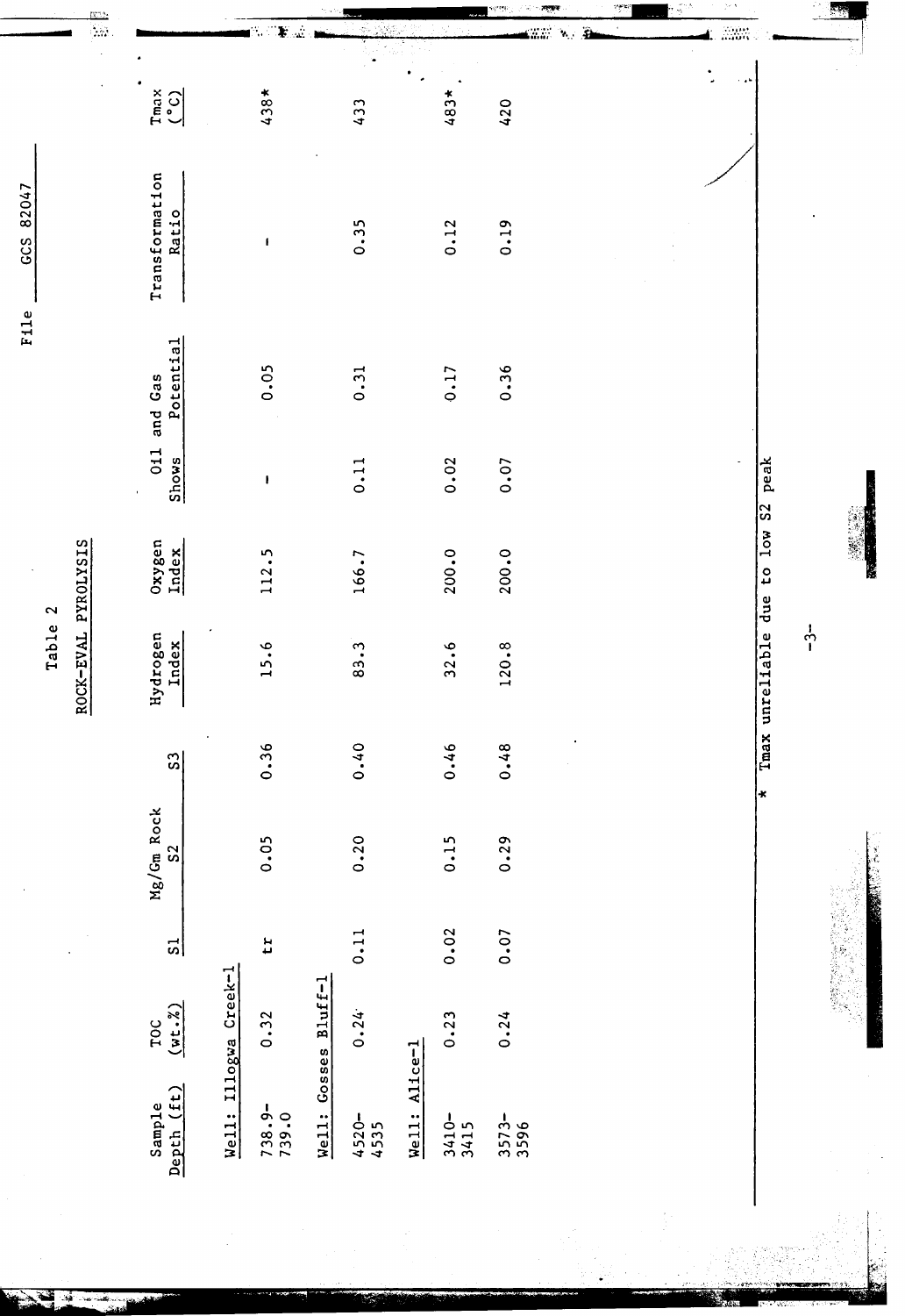SOURCE-ROCK EVALUATION FOR PANCONTINENTAL PETROLEUM LTD . WELLS: ILLOGWA CREEK-1,

d

 $\overline{\mathbf{I}}$ 

ſ

Ū

Ū

Ú

ſ

ſ

ľ

Ī

Ī

ſ

I

T

F

r

AUSTRALIA



DEPT OF MINES & LIBERGY<br>DO NOT REMOVE<br>PO0929

FR 82-86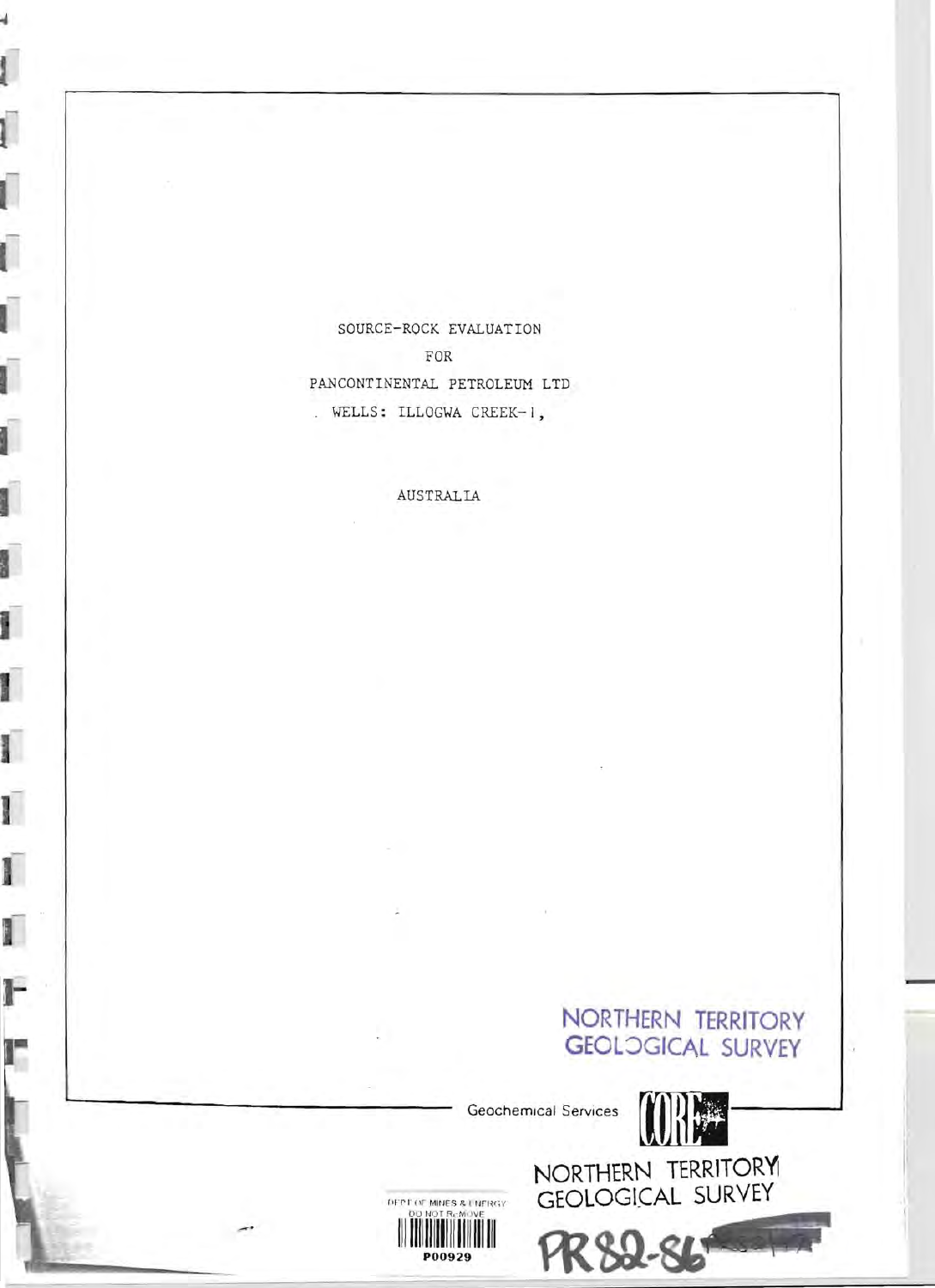File CCS 82047

#### Table !

Lithology and Total Organic Carbon (TOC)

E

1

Ī

Ī

ĵ

Ī

Ī

Ī

T

Ξ

Ī

Γ

Ī

| Depth<br>(Et)      | Sample<br>Type | Lithology                               | TOC-<br>$wt$ $\frac{\alpha}{\alpha}$ |
|--------------------|----------------|-----------------------------------------|--------------------------------------|
|                    |                | Well: Illogwa Creek-1                   |                                      |
| $738.9 -$<br>739.0 | core           | Sltst: dk gy, n calc, sl dolc,<br>w ind | 0.32                                 |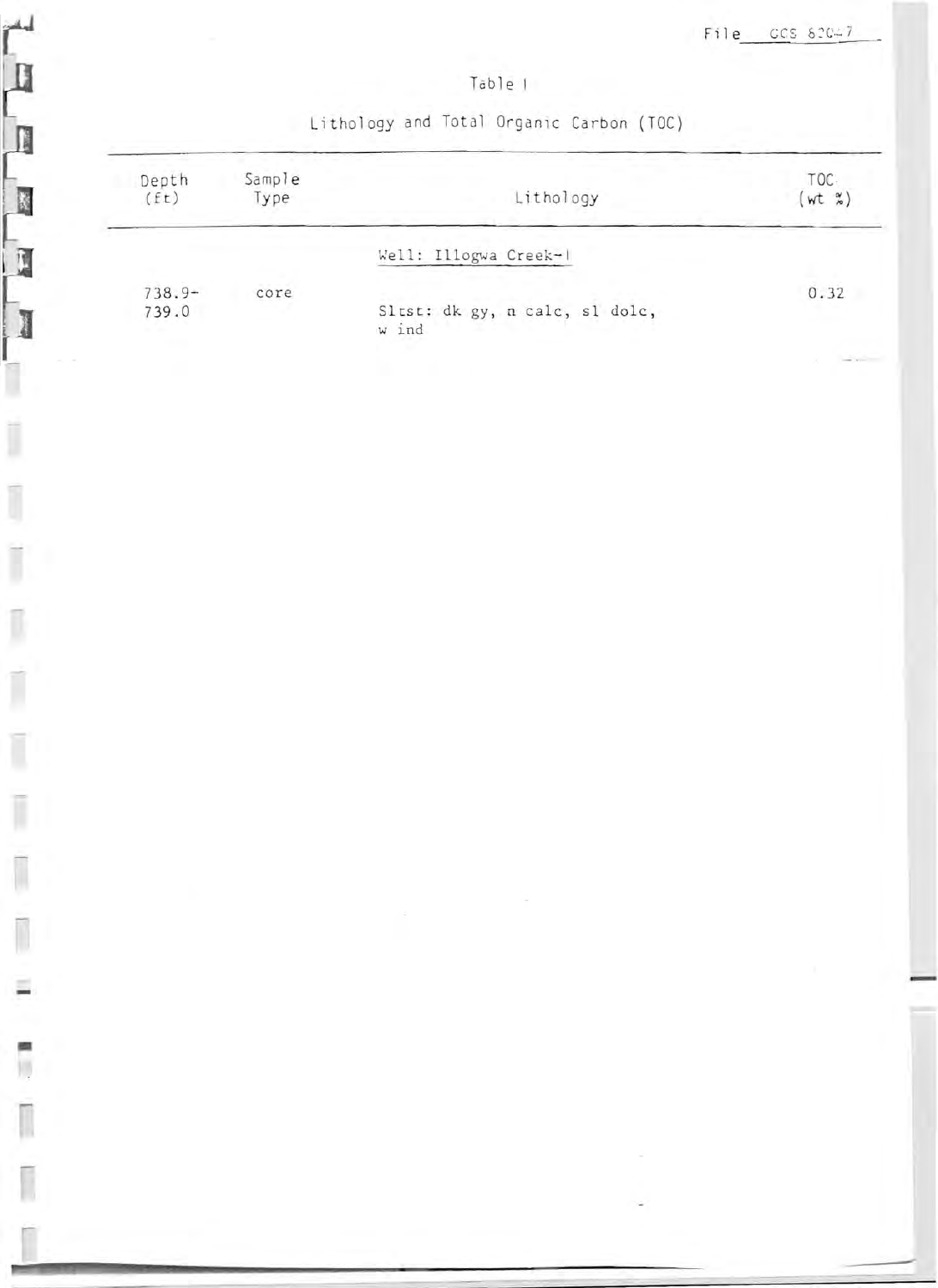|                      |                       |    |                  |      | Table 2             |                 |       |                          |                         |                      |
|----------------------|-----------------------|----|------------------|------|---------------------|-----------------|-------|--------------------------|-------------------------|----------------------|
|                      |                       |    |                  |      | ROCK-EVAL PYROLYSIS |                 |       |                          |                         |                      |
| Sample<br>Depth (ft) | $(wt.^2)$<br>TOC      | 5  | Mg/Gm Rock<br>S2 | S    | Hydrogen<br>Index   | Oxygen<br>Index | Shows | Potential<br>011 and Gas | Transformation<br>Ratio | $\frac{1}{\sqrt{2}}$ |
|                      | Well: Illogwa Creek-1 |    |                  |      |                     |                 |       |                          |                         |                      |
| $738.9-$             | 0.32                  | ΙI | 0.05             | 0.36 | 15.6                | 112.            | ı     | 0.05                     |                         | $438*$               |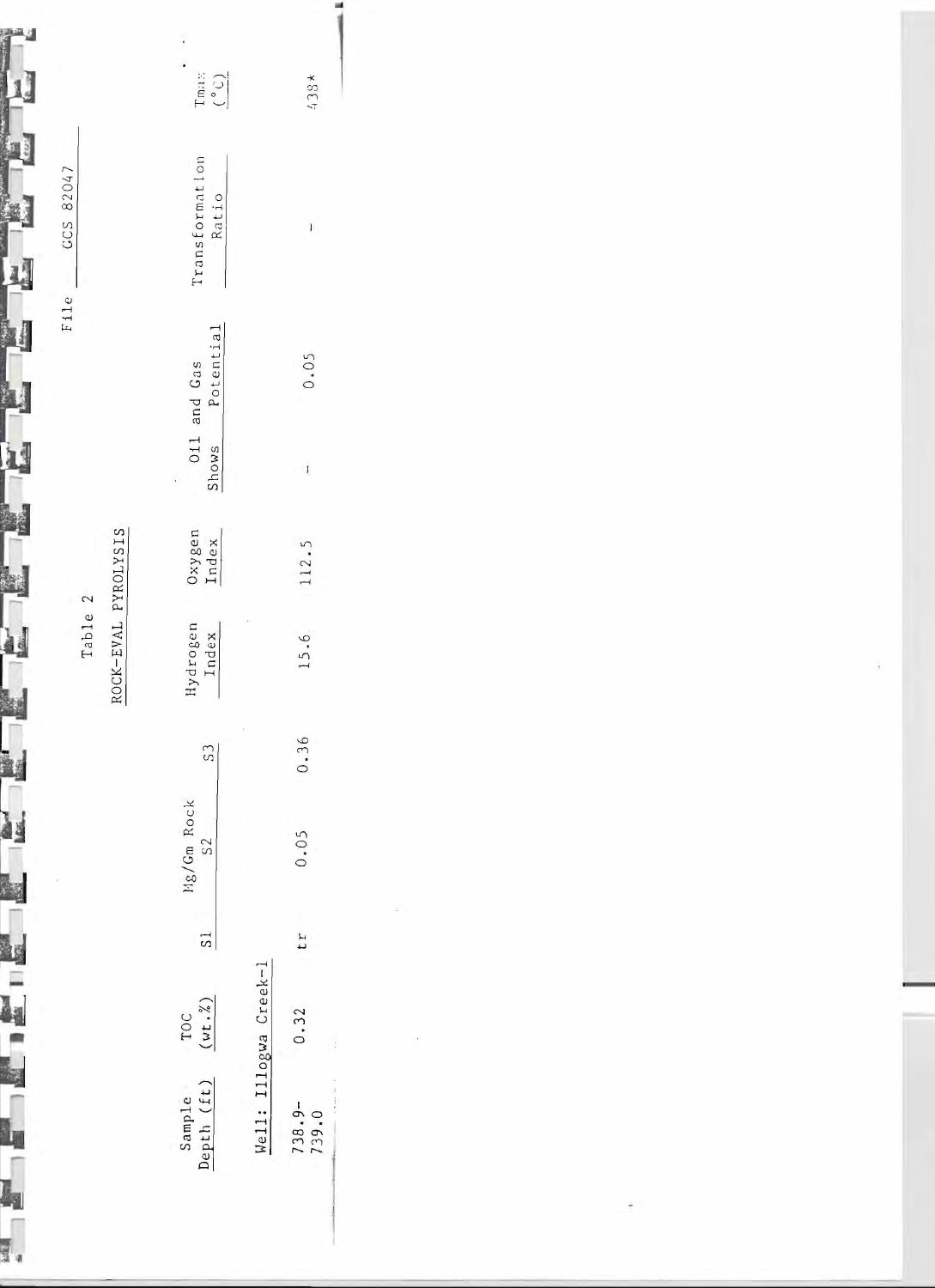SOURCE-ROCK EVALUATION FOR PANCONTINENTAL PETROLEUM LTD -WELLS: GOSSES BLUFF-I.

AUSTRALIA

# OPEN FILE

## **ONSHORE**

Geochemical Services



IIEPI[I:~~,j~~,j~~~r~::R',Y ORTHERN TERRITOR't1  $\blacksquare$ iniiniiniin ah  $\blacksquare$  cfological survey  $\sum_{27}$ ≪  $PRS3|47$ 



 $\overline{\mathcal{D}}$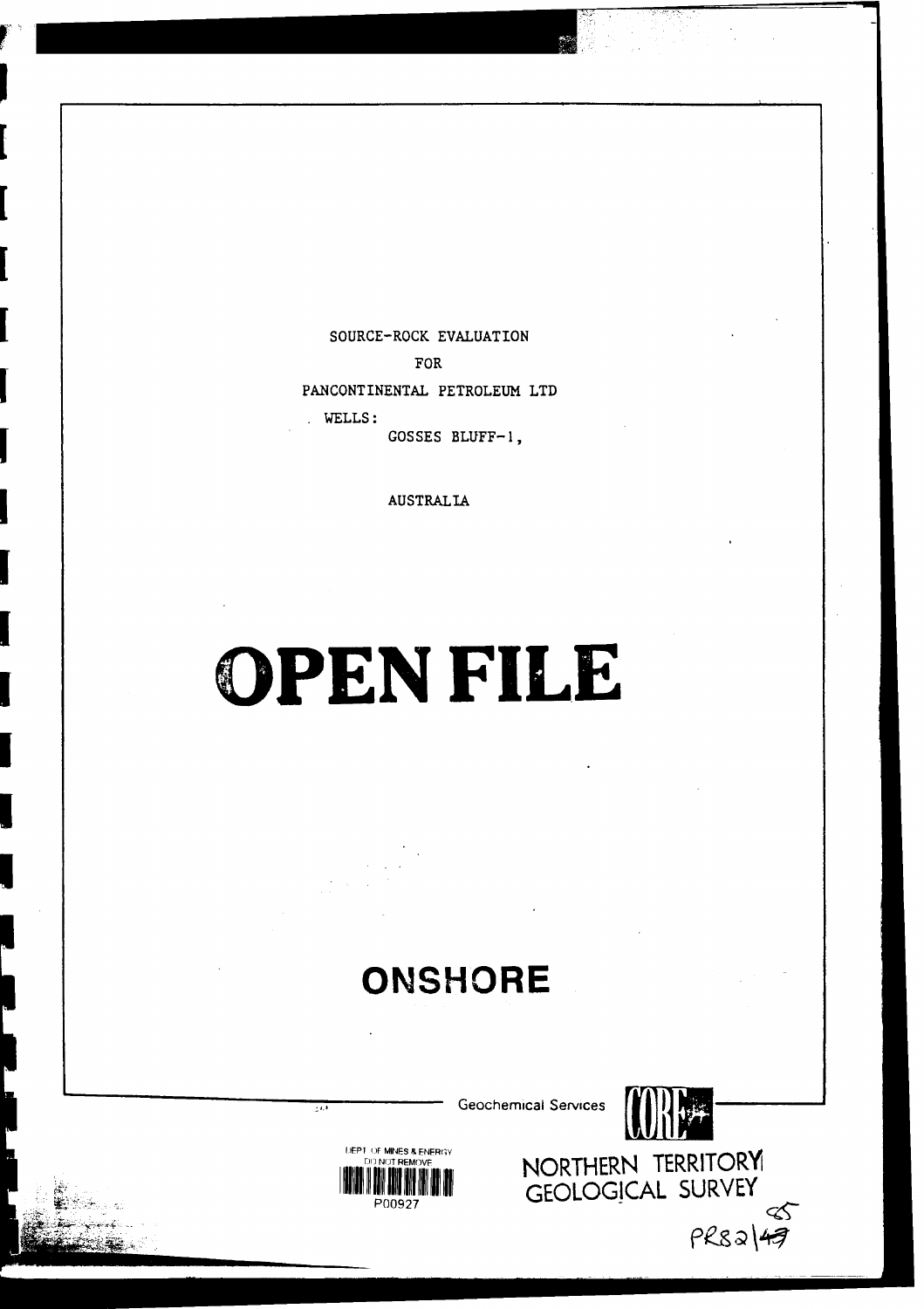|                                       |                            |               |                                                                                                                                                                                                                                                                                                                                  |                | Table 2                                    |                 | $\mathcal{L}$ |                      | GCS 82047<br>File        |                                                |
|---------------------------------------|----------------------------|---------------|----------------------------------------------------------------------------------------------------------------------------------------------------------------------------------------------------------------------------------------------------------------------------------------------------------------------------------|----------------|--------------------------------------------|-----------------|---------------|----------------------|--------------------------|------------------------------------------------|
|                                       |                            |               |                                                                                                                                                                                                                                                                                                                                  |                | ROCK-EVAL PYROLYSIS                        |                 |               |                      | ÷                        |                                                |
| (f <sub>t</sub> )<br>Sample<br>Depth  | $\frac{10C}{(wt \cdot 3)}$ | $\frac{1}{2}$ | Mg/Gm Rock<br>S <sub>2</sub>                                                                                                                                                                                                                                                                                                     | $\overline{S}$ | Hydrogen<br>Index<br>J.                    | Oxygen<br>Index | 011<br>Shows  | Potential<br>and Gas | Transformation<br>Ratio  | $T_{max}$<br>$(°c)$                            |
| Well: Gosses Bluff-1<br>4520-<br>4535 | 0.24                       | 0.11          | 0.20                                                                                                                                                                                                                                                                                                                             | 0.40           | $\sim$<br>83.3<br>ŧ<br>$\ddot{\mathrm{i}}$ | 166.7           | 0.11          | 0.31                 | 人名<br>0.35<br>ŷ.<br>रोश् | 433                                            |
|                                       |                            |               |                                                                                                                                                                                                                                                                                                                                  |                |                                            |                 |               |                      |                          | $\gamma$ year<br>o Gip.<br>ia<br>Roja<br>Titus |
|                                       |                            |               | $\sim$<br>$\begin{bmatrix} \mathcal{S}_{\mathcal{G}}^{\mathcal{G}} & \cdots & \mathcal{S}_{\mathcal{G}}^{\mathcal{G}} \\ \mathcal{S}_{\mathcal{G}}^{\mathcal{G}} & \cdots & \mathcal{S}_{\mathcal{G}}^{\mathcal{G}} \\ \mathcal{S}_{\mathcal{G}}^{\mathcal{G}} & \cdots & \mathcal{S}_{\mathcal{G}}^{\mathcal{G}} \end{bmatrix}$ |                |                                            |                 |               |                      |                          |                                                |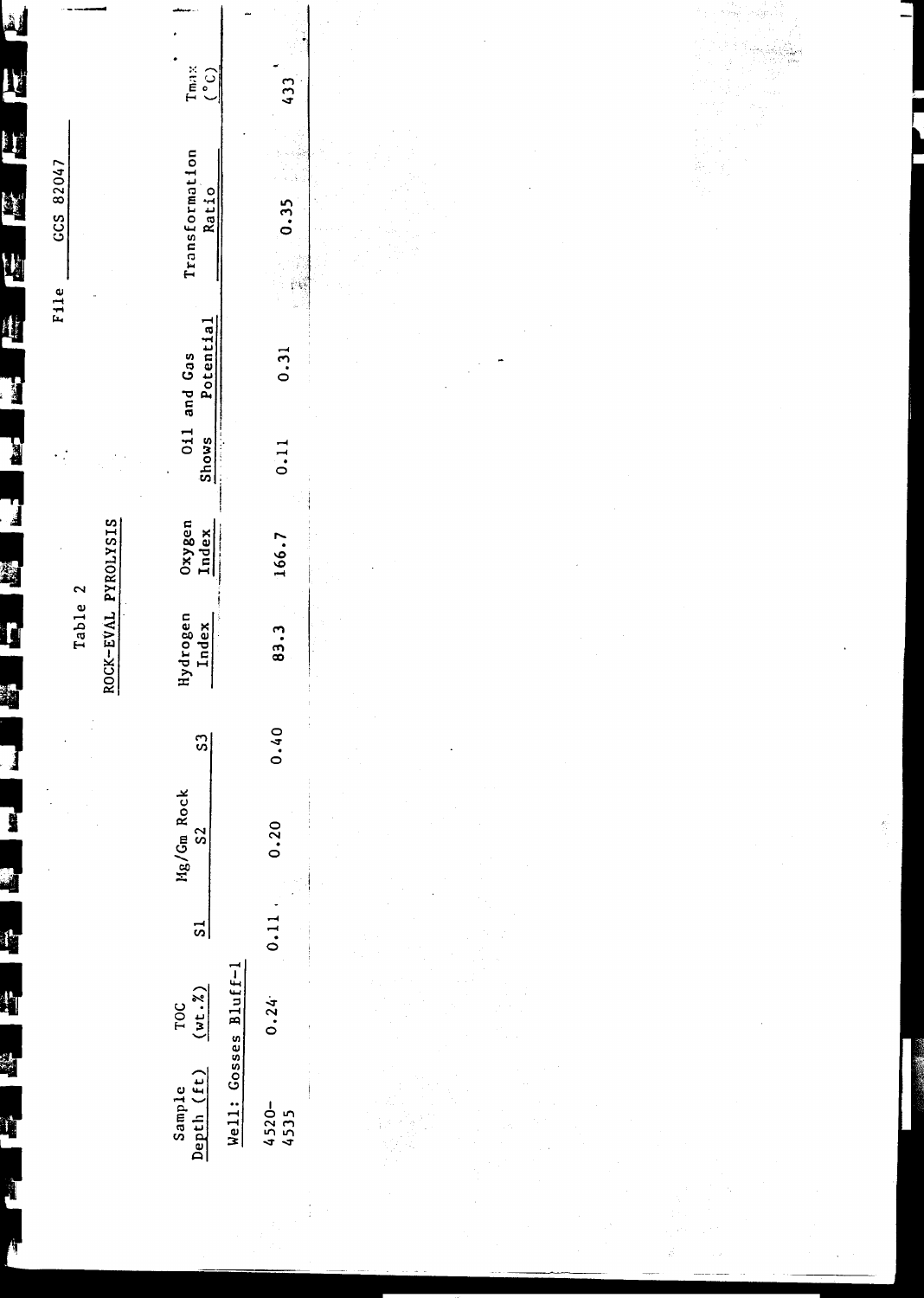$F11e$  GCS 82047

| d.<br>D |  |  |
|---------|--|--|
|         |  |  |

Í

Ŗ

Lithology and Total Organic Carbon (TOC)

| Depth<br>(f <sub>t</sub> ) | Sample<br>Type | the contract of the company of the company of the<br>Lithology               | <u> 1988 - Andreas Andrews, Amerikaansk politiker (</u><br>TOC.<br>$(wt \times)$ |
|----------------------------|----------------|------------------------------------------------------------------------------|----------------------------------------------------------------------------------|
|                            |                | Well: Gosses Bluff-1<br><b>Contract Contract</b><br><b>Contract Contract</b> |                                                                                  |
| $4520 -$<br>4535           | core           | Sltst: m dk gy, n calc, sl mica,<br>carb, mod-w ind                          | 0.24                                                                             |

,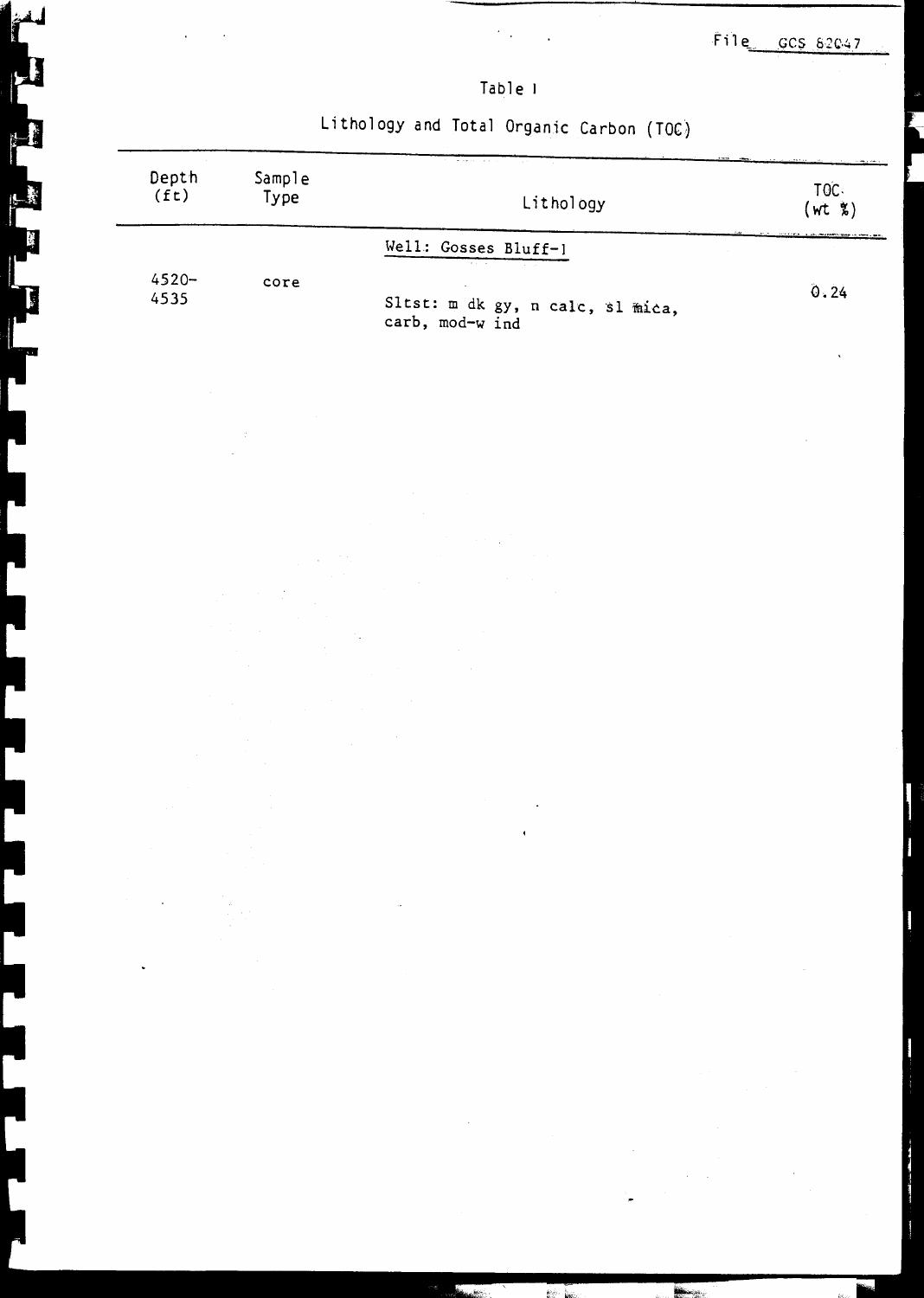SOURCE-ROCK EVALUATION **FOR** PANCONTINENTAL PETROLEUM LTD . WELLS:

ALICE-I

**AUSTRALIA** 



### **ONSHORE**





NORTHERN TERRITORY  $PRS3|$ 

्र<br>देखें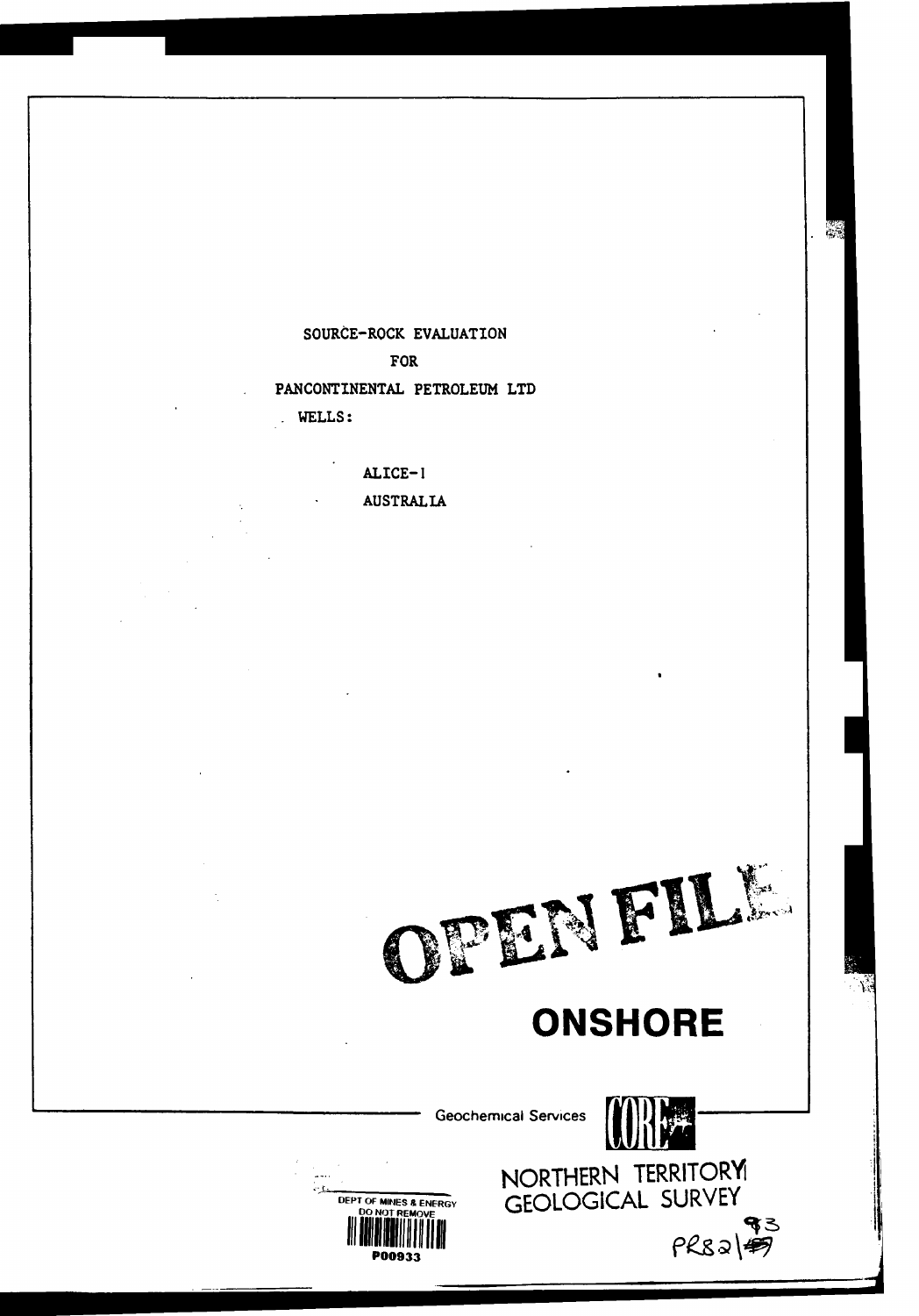| Depth<br>(f <sub>t</sub> ) | Sample<br>Type | Lithology                                                                                                                   | TOC.<br>(wt x) |
|----------------------------|----------------|-----------------------------------------------------------------------------------------------------------------------------|----------------|
|                            |                | Well: Alice-1                                                                                                               |                |
| $3410 -$<br>3415           | core           | Sltst: dk gy, n calc, occ sl<br>mica, w ind                                                                                 | 0.23           |
| $3400 -$<br>3450           | ctgs           | 70% Ss: v lt gy, f gn, sub ang-sub<br>rnd, fri, cmtd w/CaCO <sub>3</sub><br>30% Sltst: dk gy, n călc, occ sl<br>mica, w ind | 0.11           |
| $3450 -$<br>3500           | ctgs           | 80% Ss: v lt gy, f gn, sub ang-sub<br>rnd, frm, cmtd $w / CACO3$<br>20% Sh: m dk gy, n calc, occ sl<br>mica, sft-frm        | 0.09           |
| $3573 -$<br>3596           | core           | $\mathbf{e}^{i\mathbf{e}}$ . $\mathbf{e}^{i\mathbf{e}}$<br>Sh: dk gy, n calc, sl dolc, sl<br>mica, frm                      | 0.24           |
| 6132                       | core           | Dol: m dk-dk gy, mic xln, ahrl,<br>frm                                                                                      | 0.10           |

Table I

I . The second control of the second